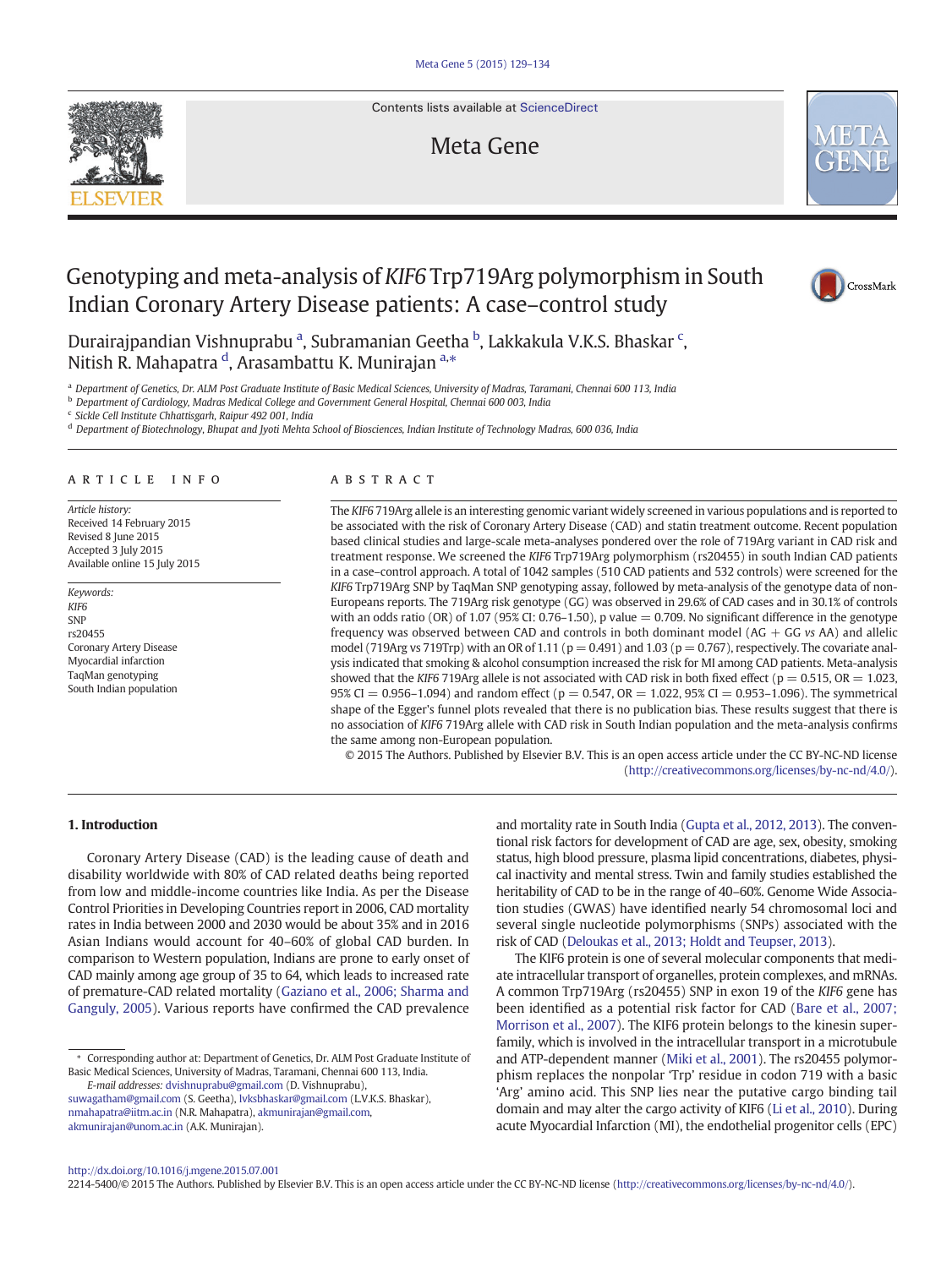mobilize from bone marrow and initiate neovascularization through Endothelial colony-forming cells (ECFC) resulting in reduction of infarct size. The patients with homozygous KIF6 719Arg status were negative for ECFC cells and this phenomenon may be due to low mobilization of ECFC from bone marrow [\(Davani et al., 2010\)](#page-4-0).

A strong association of the KIF6 719Arg allele towards the statin treatment outcome has been reported widely in various clinical trials [\(Iakoubova et al., 2008a,b\)](#page-5-0). Analysis of KIF6 SNPs from CARE, WOSCOPS and PROVE IT TIMI 22 studies identified three highly linked SNPs (rs20455, rs9462535, rs9471077) that predict differential reduction of coronary events from statin therapy [\(Li et al., 2011](#page-5-0)). Meta-regression analysis on the association between KIF6 719Arg allele, LDL cholesterol and the risk of CAD involving 144,931 participants have shown that the 'Arg' allele increases vulnerability to LDL cholesterol and thereby influences the expected clinical benefit of statin therapy [\(Ference et al., 2011\)](#page-5-0).

Till date, many large-scale clinical studies have reported the association of KIF6 719Arg allele with CAD risk and benefit over statin treatment ([Iakoubova et al., 2008a,b; Li et al., 2010; Morrison et al., 2007;](#page-5-0) [Shiffman et al., 2008a,b](#page-5-0)). A large scale meta-analysis suggested that KIF6 719Arg allele is a risk factor for CAD in Caucasians and carriers are benefitted from statin therapy ([Peng et al., 2012\)](#page-5-0).

Although contradictory findings exist in the literature on the association of KIF6 SNP as a CAD risk biomarker and statin treatment benefit, screening KIF6 Trp719Arg variant is very important because CAD is the most common type of heart disease, which is the leading cause of mortality among Indians.

#### 2. Materials and methods

#### 2.1. Cases and controls

In the present study, 510 Coronary Artery Disease (CAD) patients and 532 controls were included. All the CAD patients clinically diagnosed by Echo/Electro Cardiogram and/or angiogram were recruited from the Intesive and Coronary Care units (ICU/CCU) of the Department of Cardiology, Madras Medical College, Chennai. Of the 510 CAD cases 483 were known for their MI status by angiogram (with or without MI). Age, sex and ethnicity matched healthy adults were used as controls. All the controls have normal electrocardiogram (ECG) records and no evidence of any systemic disease and cardiac complaints were documented. The ethical guidelines of Indian Council of Medical Research (ICMR), India (2006) for biomedical research on human participants were appropriately followed. The Institutional Ethics Committee (IEC) of Madras Medical College, Chennai has approved the study and all the participants gave informed consent prior to sample collection. A volume of 5 ml blood sample was collected from all CAD patients into EDTA coated tubes.

#### 2.2. Genomic DNA isolation and Polymerase Chain Reaction-Restriction Fragment Length Polymorphism (PCR-RFLP)

Genomic DNA from the blood sample was isolated by the standard Phenol:Chloroform:Isoamyl alcohol (PCI) extraction procedure [\(Sambrook and Russell, 2005](#page-5-0)). The quantity and quality of genomic DNA was ascertained by NanoDrop2000 UV-Spectrophotometer [Thermo Scientific, USA] and agarose gel electrophoresis. The genomic DNA was diluted to 100 ng/μl and used subsequently for PCR.

As a pilot study we designed a PCR-RFLP protocol to screen the KIF6 Trp719Arg SNP and tested it on 100 CAD samples. The PCR was carried out in 20 μl reaction volume using 100 ng of DNA, 80 nM of each primers (forward: 5′-CTC CTT CTG GGG CCA ACA GG-3′; reverse: 5′-TCC TGC TGG ATC ATA TGG CTT ATC-3′) [Sigma oligos, India], 100 μM dNTPmix [Takara, Japan], 1.5 mM  $MgCl<sub>2</sub>$  and 0.5 U of AmpliTaq polymerase enzyme [Applied Biosystems, USA]. Thermal cycling was carried out in GeneAmp Gold 9700 [Applied Biosystems, USA] using the following conditions: 94 °C for 5 min once, 40 cycles of 30 s at 94 °C, 30 s at 60 °C and 30 s at 72 °C followed by a final extension of 7 min at 72 °C. The 232 bp PCR amplicons were subjected to overnight digestion with HpyCH4III [New England Biolabs, USA] at 37 °C and resolved by electrophoresis on 2% agarose gel. Arg/Arg homozygous genotype remained undigested 232 bp fragment; Trp/Trp homozygous genotype was cleaved into 139 and 93 bp fragments and Arg/Trp heterozygous genotype was partially digested and produces 232, 139 & 93 bp fragments.

#### 2.3. TaqMan SNP genotyping

Based on the PCR-RFLP results a large scale allelic discrimination assay was performed [Applied Biosystems, USA]. The 5 μL PCR reaction mix comprised of 10 ng genomic DNA and 2.5 μL of 2× TaqMan Universal PCR master mix No UNG and 0.125  $\mu$ L of 40  $\times$  TaqMan SNP Genotyping assay mix (Probes and Primers) [Assay ID: C\_\_\_3054799\_10; Applied Biosystems, USA]. Absolute Quantification was performed according to the manufacturer's recommendation (2 min at 50 °C, 10 min at 95 °C followed by 15 s at 92 °C and 60 s at 60 °C for 40 cycles) and allelic discrimination with endpoint detection of fluorescence was performed in 7900HT real-time PCR system [Applied Biosystems, USA]. Nontemplate controls were routinely added in each plate. Genotype calls of >95% quality was scored using Sequence Detection Software (SDS v.2.3) [Applied Biosystems, USA]. The PCR-RFLP genotyped pilot samples were also screened by TaqMan SNP genotyping and the results were 100% matching between both methods.

#### 2.4. DNA sequencing confirmation

Further validation of PCR-RFLP and TaqMan SNP genotyping data were done by sequencing 2% samples of representing each genotypes using commercial service provider (Macrogen Inc, Korea).

#### 2.5. Statistical analysis

Descriptive statistics were presented as mean  $\pm$  standard deviation [SD] for continuous measures while absolute value and percentages were used for categorical measures. Genotype and allele frequency difference between CAD and controls were estimated by Fisher exact test. Unconditional logistic regression was used to estimate odds ratios [OR] with the 95% confidence intervals [CI] adjusted for age and sex. All tests were two-tailed and a p-value of less than 0.05 was considered as statistically significant. All statistical analyses were performed using SPSS software version 21.0 (IBM, Chicago, IL, USA). Pearson's Chi-square test with simulated p-value (based on 10,000 replicates) estimating Hardy Weinberg Equilibrium (HWE) was performed using Genetics package in R-Statistical computing software. A p-value  $> 0.05$  represented that the genotypes are in HWE.

#### 2.6. Meta-analysis

Meta-analysis of the KIF6 Trp719Arg genotype from non-European populations ([Bare et al., 2010; Bhanushali et al., 2011; Peng et al.,](#page-4-0) [2012; Wu et al., 2012\)](#page-4-0) was performed along with the data of the present study in both dominant and allelic models using fixed and random effects ([Helfenstein, 2002\)](#page-5-0). The meta-analysis was carried out by comprehensive meta-analysis software [Biostat, USA]. The association between the carriers of KIF6 719Arg (G) allele and CAD risk compared to the 719Trp (A) allele in non-European case–control study groups were examined. The pooled odds ratio (OR) estimates of both allelic (719Arg vs 719Trp) and dominant ( $GG + GA$  vs AA) models were calculated by fixed-effects and random effects model. The OR and confidence interval was graphically presented as forest plot. The publication bias was estimated by the asymmetry of the funnel plot assessed by Egger's linear regression test [\(Egger et al., 1997](#page-5-0)).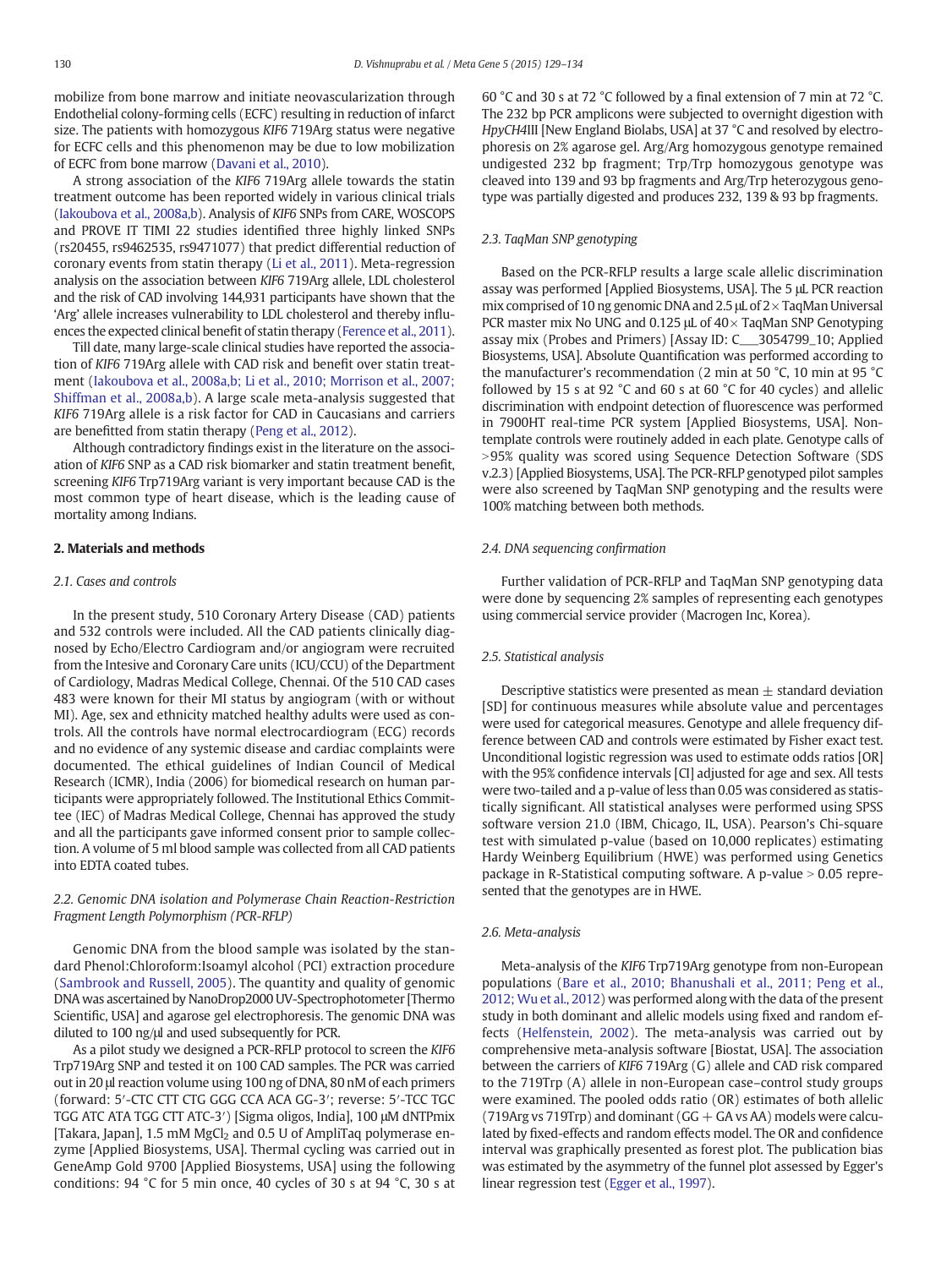| Table 1                                       |  |  |
|-----------------------------------------------|--|--|
| Characteristics of CAD patients and controls. |  |  |

| Characteristics                       | $CAD (n = 510)$  | Control ( $n = 532$ ) | p-Value   |
|---------------------------------------|------------------|-----------------------|-----------|
| Age (Years $\pm$ SD)                  | $50.96 + 10.99$  | $42.69 + 9.25$        | $<$ 0.001 |
| Male sex $(\%)$                       | 87.3             | 68                    | $<$ 0.001 |
| BMI ( $\text{kg/m}^2 \pm \text{SD}$ ) | $24.05 + 3.55$   | $24.56 + 2.84$        | 0.021     |
| Smokers (%)                           | 57               | 9.3                   | $<$ 0.001 |
| HR (BPM $\pm$ SD)                     | $79.95 + 12.47$  | $76.94 + 7.62$        | $<$ 0.001 |
| SBP (mm Hg $\pm$ SD)                  | $127.41 + 20.03$ | $121.12 \pm 9.47$     | $<$ 0.001 |
| DBP (mm Hg $\pm$ SD)                  | $82.09 + 11.69$  | $74.84 + 6.67$        | $<$ 0.001 |
| $RBSa$ (mg/dL $\pm$ SD)               | $131.69 + 63.55$ | $103.45 + 28.02$      | $<$ 0.001 |
| $Na^{+a}$ (mEq/L $\pm$ SD)            | $135.57 + 5.75$  | $139.06 + 2.35$       | $<$ 0.001 |
| $K^{+a}$ (mEq/L $\pm$ SD)             | $3.86 + 1.95$    | $4.12 + 1.83$         | 0.053     |
| UREA <sup>a</sup> (mg/dL $\pm$ SD)    | $27.89 + 8.93$   | $20.79 + 5.93$        | $<$ 0.001 |
| CREA <sup>a</sup> (mg/dL $\pm$ SD)    | $1.04 + 0.23$    | $0.94 + 0.24$         | $<$ 0.001 |
| $TC^a$ (mg/dL $\pm$ SD)               | $174.74 + 39.77$ | $174.78 + 33.78$      | 0.990     |
| TGL <sup>a</sup> (mg/dL $\pm$ SD)     | $137.24 + 55.53$ | $128.80 + 65.86$      | 0.198     |
| $HDLa$ (mg/dL $\pm$ SD)               | $38.96 + 6.10$   | $38.16 + 12.41$       | 0.578     |
| $LDLa$ (mg/dL $\pm$ SD)               | $130.83 + 32.30$ | $105.35 \pm 27.97$    | 0.002     |

All the quantitative variables were represented in mean  $\pm$  standard deviation.

BMI: Body mass index; HR: Heart rate; SBP: Systolic blood pressure; DBP: Diastolic blood pressure; RBS: Random blood sugar; Na<sup>+</sup>: Sodium electrolyte; K<sup>+</sup>: Potassium electrolyte; CREA: Creatinine; TC: Total cholesterol; TGL: triglyceride; HDL: High density lipoprotein; LDL: Low density lipoprotien.

Units: kg/m<sup>2</sup>: Kilogram per meter square; BPM: Beats per minute; mm Hg: millimeters of mercury; mEq/L: Milliequivalents per liter; mg/dL: Milligram per deciliter.

p-values were calculated by Student's t-test and a value of <0.05 is considered significant and highlighted in bold.

Represents Serum biochemical values.

#### 3. Results

#### 3.1. Clinical characteristics of cases and controls

The clinical characteristics of the study participants are presented in Table 1. Smoking status, heart rate, and Systolic & Diastolic blood pressures were statistically significant ( $p < 0.001$ ) between CAD and control subjects.

#### 3.2. KIF6 Trp719Arg genotype and allele frequencies in South Indian CAD patients and controls

Although allelic discrimination using TaqMan assay is the gold standard for genotyping, we have conducted a pilot study to know the polymorphic status of this SNP in Indian population. Further, to detect the genotyping errors, 2% of samples, representing each genotype were sequenced. The genotypes determined by PCR-RFLP and TaqMan genotyping procedures were 100% matching with the sequencing data. The proportions of genotypes were 21.0% Trp/Trp, 49.4% Trp/Arg and 29.6% Arg/Arg in CAD and 22.7% Trp/Trp, 47.2% Trp/Arg and 30.1% Arg/Arg in controls. The Arg allele frequency was 54.3% in cases and 53.7% in controls. The genotype frequencies followed Hardy– Weinberg equilibrium in both CAD patients ( $p = 0.982$ ) and Control subjects ( $p = 0.237$ ). No significant difference in the frequency was

#### Table 2

KIF6 Trp719Arg genotypes and alleles frequencies in South Indian CAD patients and controls.

| KIF6 Trp719Arg SNP rs20455 |                | An o Tip/Tong genotypes and ancies irequencies in south mulan C/iD patients and controls.<br>$CAD (n = 510)$<br>(percentage frequency) | Control $(n = 532)$<br>(percentage frequency) | <b>OR</b> | 95% CI        | p-Value |
|----------------------------|----------------|----------------------------------------------------------------------------------------------------------------------------------------|-----------------------------------------------|-----------|---------------|---------|
| Genotype                   | AA(Trp/Trp)    | 107(21.0)                                                                                                                              | 121 (22.7)                                    | Reference |               |         |
|                            | $AG$ (Trp/Arg) | 252 (49.4)                                                                                                                             | 251 (47.2)                                    | 1.14      | $0.83 - 1.55$ | 0.427   |
|                            | GG (Arg/Arg)   | 151 (29.6)                                                                                                                             | 160 (30.1)                                    | 1.07      | $0.76 - 1.50$ | 0.709   |
| Dominant model             | $AG + GG$      | 403 (79)                                                                                                                               | 411 (77.3)                                    | 1.11      | $0.83 - 1.49$ | 0.491   |
| Allelic model              | A              | 466 (45.7)                                                                                                                             | 493 (46.3)                                    | Reference |               |         |
|                            | G              | 554 (54.3)                                                                                                                             | 571 (53.7)                                    | 1.03      | $0.86 - 1.22$ | 0.767   |
| HWE $\chi^2$               |                | 0.0204                                                                                                                                 | 1.2965                                        |           |               |         |
| HWE p-value                |                | 0.922                                                                                                                                  | 0.237                                         |           |               |         |

OR: odds ratio; 95% CI: 95% confidence intervals; p-value < 0.05 considered significant, HWE  $\chi^2$ : Hardy–Weinberg Equilibrium chi-square; HWE p-value > 0.05 represents sampling neutrality.

observed between CAD and controls in both dominant model  $(AG + GG$  vs AA) and allelic model (719Arg vs 719Trp) with an OR of 1.11 ( $p = 0.491$ ) & 1.03 ( $p = 0.767$ ) respectively (Table 2). This study has limited statistical power (46%) to detect the true effect.

#### 3.3. CAD with or without MI endpoint analyses

Out of the 510 CAD patients only 483 cases were known for their MI status. Analysis of covariates among the 483 CAD patients considering MI as the endpoint revealed that smoking and alcohol consumption was significantly associated with MI with high odds ratios of 3.394 and 2.232 respectively. The correlation of KIF6 genotypes with MI was not significant with relatively lower odds ratio of 0.990 (Trp/Arg vs Arg/Arg) and 1.724 (Trp/Trp vs Arg/Arg). Data for other factors like age, hypertension and systolic/diastolic blood pressure levels were significantly different between CAD and MI categories but they were found to be associated more with CAD than MI [\(Table 3\)](#page-3-0).

#### 3.4. Meta-analysis of KIF6 genotype in various non-European populations

Meta-analysis of 5 studies showed that the KIF6 719Arg allele is not associated with CAD risk in both fixed effect ( $P = 0.515$ , OR = 1.023, 95% CI = 0.956–1.094) and random effect (P = 0.547, OR = 1.022, 95% CI  $= 0.953-1.096$ ). Similar to the allelic meta-analysis, the pooled odds ratio for KIF6 Arg/Arg genotype (dominant model) showed no association with CAD risk in both fixed effect ( $P = 0.795$ ,  $OR = 1.013$ , 95% CI = 0.917-1.120) and random effect (P = 0.493, OR = 0.915, 95% CI = 0.711–1.179) ([Fig. 1](#page-3-0)). The  $I^2$  values for heterogeneity of the present meta-analysis were 23% and 4% for KIF6 Arg/Arg risk genotype and KIF6 Arg risk allele respectively. These values did not show any significant heterogeneity among the cohorts. Only one study [Bhanushali](#page-4-0) [et al. \(2011\)](#page-4-0) shown to be outlier among the study cohorts but analysis including the study did not impact the meta data hence we did not remove the study from the analysis. Measures of publication bias in allelic and dominant models were estimated and representing Egger's funnel plots for KIF6 Trp719Arg SNP were presented [\(Table 4](#page-4-0); [Fig. 2\)](#page-4-0). The symmetrical shape of the funnel plots revealed that there is no publication bias [\(Fig. 2\)](#page-4-0).

#### 4. Discussion

The KIF6 Trp719Arg (rs20455) is one of the important variant next to 9p21.3 SNPs and it has been widely screened in prospective and retrospective case–control studies in various populations. KIF6 Trp719Arg variation is one of the five genetic variants strongly associated with CAD in the Atherosclerosis Risk in Communities study ([Bare et al.,](#page-4-0) [2007](#page-4-0)). The KIF6 (rs20455) genotyping may potentially contribute to patient management in two ways; one, for screening KIF6 risk allele in the patients with other traditional CAD risk factors and two, using the genotype data (Trp/Trp or Arg/Arg or Arg/Trp) for adherence to statin therapy to prevent secondary coronary event [\(Li et al., 2010\)](#page-5-0). Our present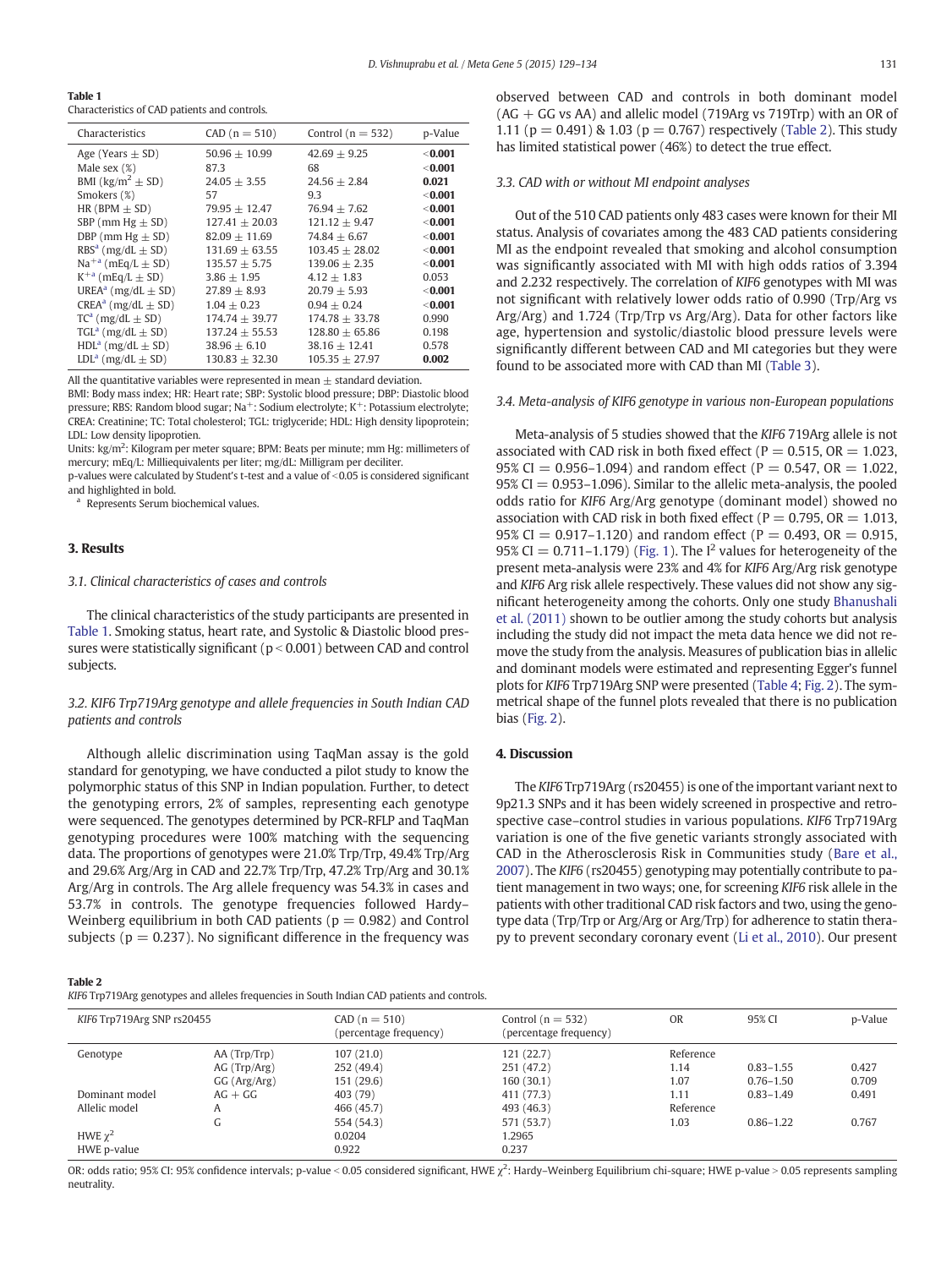<span id="page-3-0"></span>

| ۰. | ۰, |
|----|----|
| I  |    |
|    |    |

## Table 3

| Covariates (n)                 |                  | CAD(n) | MI(n) | OR (95% CI)            | p-Value (df) |
|--------------------------------|------------------|--------|-------|------------------------|--------------|
| KIF6 genotype (483)            | AA (Trp/Trp)     | 27     | 77    | Ref                    | 0.097(2)     |
|                                | $AG$ (Trp/Arg)   | 62     | 175   | $0.990(0.585 - 1.674)$ |              |
|                                | GG (Arg/Arg)     | 24     | 118   | 1.724 (0.927-3.206)    |              |
| Sex (483)                      | Male             | 94     | 328   | 1.579 (0.876-2.843)    | 0.128(1)     |
|                                | Female           | 19     | 42    | Ref                    |              |
| Age (483)                      | $\leq$ 45 years  | 26     | 132   | $0.539(0.331 - 0.877)$ | 0.013(1)     |
|                                | $\geq$ 46 years  | 87     | 238   | Ref                    |              |
| Smoking status (407)           | Smoker           | 35     | 195   | 3.394 (2.119-5.434)    | < 0.001(1)   |
|                                | Non-smoker       | 67     | 110   | Ref                    |              |
| Alcoholic status (391)         | Alcoholic        | 33     | 154   | 2.232 (1.385-3.596)    | 0.001(1)     |
|                                | Non-alcoholic    | 66     | 138   | Ref                    |              |
| Diabetes (379)                 | Diabetic         | 51     | 123   | $0.758(0.479 - 1.197)$ | 0.235(1)     |
|                                | Non-diabetic     | 49     | 156   | Ref                    |              |
| Hypertension (328)             | Hypertensive     | 52     | 85    | $0.447(0.274 - 0.728)$ | 0.001(1)     |
|                                | Non-hypertensive | 41     | 150   | Ref                    |              |
| Heart rate (471)               | Normal $(< 81)$  | 60     | 224   | Ref                    | 0.454(1)     |
|                                | High $(>82)$     | 45     | 142   | $0.845(0.544 - 1.312)$ |              |
| Systolic blood pressure (481)  | Normal $(<120)$  | 37     | 184   | Ref                    | 0.003(1)     |
|                                | High $(>120)$    | 74     | 186   | $0.505(0.324 - 0.788)$ |              |
| Diastolic blood pressure (482) | Normal $(< 80)$  | 67     | 276   | Ref                    | 0.005(1)     |
|                                | High $(>80)$     | 44     | 95    | $0.524(0.336 - 0.819)$ |              |

Total of 483 patients were known for their MI status, which is considered for covariate analysis. OR = Odds ratio calculated by logistic regression analysis for each covariate considering CAD as non-severe and MI as severe form of the disease. p-value < 0.05 considered significant. df = degrees of freedom. (MI is considered as the severe form of CAD. n = number of patients with available clinical data, units for heart rate: beats per minute, systolic and diastolic blood pressure: millimeters of mercury).

findings suggest that there is no association for KIF6 719Arg allele with CAD risk. All the GWAS/large-scale case–control and statin drug trial studies reported till date shown a modest increase in CAD risk for the KIF6 719Arg allele carriers (OR: 1.1–1.5) in white Americans or Europeans ([Wu et al., 2012](#page-5-0)).

Only five major studies (CARE, WOSCOPS, WHS, CHS and WTCCC) of the 28 clinical trials demonstrated the role of KIF6 719Arg allele as an independent risk factor for CAD [\(Pera et al., 2012\)](#page-5-0). The AKROBATS study reported that KIF6 719Arg allele carriers had markedly greater cardiovascular event reduction with statin therapy than non-carriers (Trp/ Trp) demonstrating that KIF6 testing may be employed in the context of statin adherence and persistence ([Charland et al., 2014\)](#page-4-0). Recent large scale meta analyses performed over 143,000 individuals suggested that 719Arg is a risk factor of CAD in Caucasians but its effects may vary in other ethnic populations [\(Peng et al., 2012\)](#page-5-0). In contrast a metaanalysis by [Themistocles et al. \(2010\),](#page-5-0) with a total of 17,000 CAD cases and 39,369 controls of major European descents and a small number of South Asians, African-Americans, Hispanics, East Asians, and admixed cases showed no association of KIF6 719Arg allele with CAD risk.

The clinical studies including CARE, WOSCOPS and PROSPER analyzed over 27,000 CAD patients of Caucasian population and reported that the KIF6 719Arg carriers had a better statin response and more than 30% reduction in the risk for second coronary event [\(Pera et al.,](#page-5-0) [2012](#page-5-0)). Results from two other large randomized clinical trials (TNT and IDEAL) showed no increased risk for CAD and no benefit from statin therapy among KIF6 719Arg allele carriers [\(Arsenault et al., 2012](#page-4-0)). The report of [Charland et al. \(2014\)](#page-4-0) strongly supports the notion that the KIF6 719Arg carriers had improved benefit of adherence to statin therapy than noncarriers. A recent study in unrelated Filipino-American women showed that 70% of them were carriers of KIF6 719Arg allele

| Model  | Study name                               |               |                |                | <b>Statistics for each study</b> |                 |     |     | Odds ratio and 95% CI |   |   |    |
|--------|------------------------------------------|---------------|----------------|----------------|----------------------------------|-----------------|-----|-----|-----------------------|---|---|----|
|        |                                          |               |                |                | <b>Dominant model</b>            |                 |     |     |                       |   |   |    |
|        |                                          | Odds<br>ratio | Lower<br>limit | Upper<br>limit |                                  | Z-Value p-Value |     |     |                       |   |   |    |
|        | Bare et al. 2010 (Costa-Rican)           | 1.097         | 0.969          | 1.242          | 1.456                            | 0.146           |     |     |                       |   |   |    |
|        | Bhanushali et al. 2011 (Western Indians) | 0.633         | 0.392          | 1.020          | $-1.877$                         | 0.060           |     |     |                       |   |   |    |
|        | Wu et al. 2012 (Han Chinese)             | 0.614         | 0.451          | 0.835          | $-3.108$                         | 0.002           |     |     |                       |   |   |    |
|        | Peng et al. 2012 (Han Chinese)           | 1.157         | 0.830          | 1.614          | 0.859                            | 0.390           |     |     |                       |   |   |    |
|        | Present Study (South Indian)             | 1.109         | 0.826          | 1.488          | 0.688                            | 0.491           |     |     |                       |   |   |    |
| Fixed  |                                          | 1.013         | 0.917          | 1.120          | 0.260                            | 0.795           |     |     |                       |   |   |    |
| Random |                                          | 0.915         | 0.711          | 1.179          | $-0.685$                         | 0.493           |     |     |                       |   |   |    |
|        |                                          |               |                |                | Allelic model                    |                 | 0.1 | 0.2 | 0.5                   |   | 5 | 10 |
|        |                                          | Odds<br>ratio | Lower<br>limit | Upper<br>limit | Z-Value p-Value                  |                 |     |     |                       |   |   |    |
|        | Bare et al. 2010 (Costa-Rican)           | 1.034         | 0.945          | 1.131          | 0.725                            | 0.468           |     |     |                       |   |   |    |
|        | Bhanushali et al. 2011 (Western Indians) | 0.767         | 0.572          | 1.027          | $-1.780$                         | 0.075           |     |     |                       |   |   |    |
|        | Wu et al. 2012 (Han Chinese)             | 1.038         | 0.860          | 1.252          | 0.386                            | 0.699           |     |     |                       |   |   |    |
|        | Peng et al. 2012 (Han Chinese)           | 1.086         | 0.887          | 1.331          | 0.799                            | 0.424           |     |     |                       |   |   |    |
|        | Present Study (South Indian)             | 1.026         | 0.864          | 1.219          | 0.297                            | 0.767           |     |     |                       |   |   |    |
| Fixed  |                                          | 1.023         | 0.956          | 1.094          | 0.651                            | 0.515           |     |     |                       |   |   |    |
| Random |                                          | 1.022         | 0.953          | 1.096          | 0.602                            | 0.547           |     |     |                       |   |   |    |
|        |                                          |               |                |                |                                  |                 | 0.1 | 0.2 | 0.5                   | 2 | 5 | 10 |

Fig. 1. Forest plot of KIF6 Trp719Arg SNP among non-European CAD vs controls. Forest plot generated using comprehensive meta-analysis software both allelic and dominant models were analyzed by both fixed and random effects. Odds ratio, upper and lower limits of 95% confidence intervals, z-value and p-values were provided in the plot.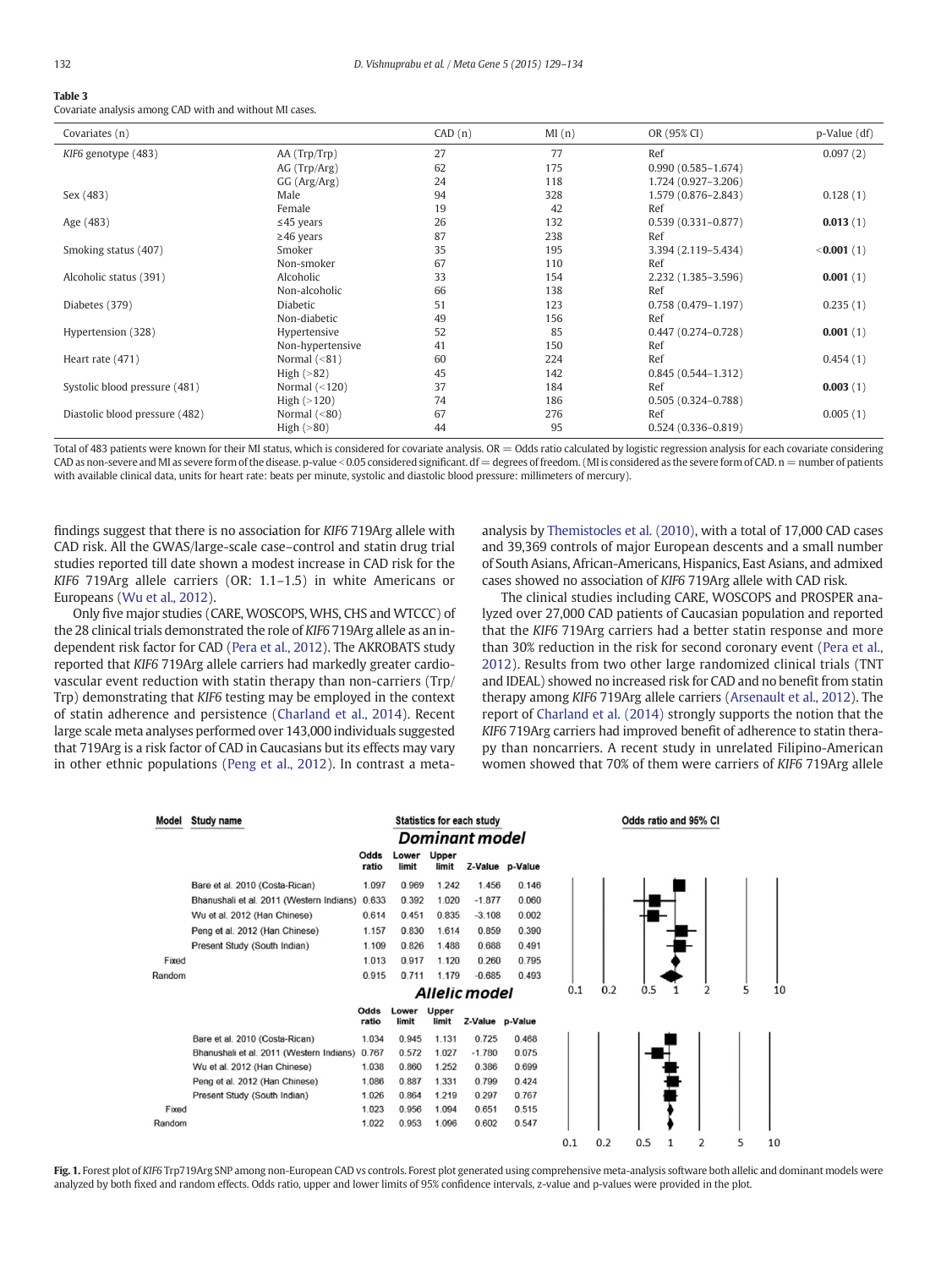<span id="page-4-0"></span>

| Table 4                                                      |  |
|--------------------------------------------------------------|--|
| Measures of publication bias in allelic and dominant models. |  |

| Publication bias test                          | Allelic model | Dominant model |
|------------------------------------------------|---------------|----------------|
| Classic fail-safe 'N'                          |               |                |
| Observed studies p value                       | 0.84877       | 0.37532        |
| Observed studies 7 values                      | 0.19068       | $-0.88656$     |
| Number of missing studies to bring $p > alpha$ | 0.0000        | 0.00000        |
| Orwin's fall-safe 'N'                          |               |                |
| OR.                                            | 1.02253       | 1.01334        |
| Begg and Mazumdar rank correlation test        |               |                |
| Kendall' tau                                   | $-0.20000$    | $-0.40000$     |
| One-tailed                                     | 0.31210       | 0.16359        |
| Two-tailed                                     | 0.62421       | 0.32719        |
| Egger's regression test                        |               |                |
| Intercept value                                | $-1.16735$    | $-2.28394$     |
| 't' value                                      | 1.01659       | 1.26155        |
| One-tailed                                     | 0.19210       | 0.14814        |
| Two-tailed                                     | 0.38420       | 0.29628        |
| Degrees of freedom (df)                        | 3             | 3              |

with its conferred risk but the statin treatment did not achieve significant reduction in LDL-C levels (Ancheta et al., 2014). Nevertheless, considering KIF6 as a presumed risk factor for CAD and its effect on statin therapy, more supportive studies from Asian population, especially Indians who represents almost one fourth of the world CAD population is essential.

The meta-analysis of the present KIF6 genotype data with other non-European population revealed that the presence of Arg risk genotype and "G" risk allele were very similar to the other reports (Bare et al., 2010; Bhanushali et al., 2011; Peng et al., 2012; Wu et al., 2012) clearly establishing that there is no association of KIF6 719Arg allele with the risk of CAD among non-European populations. The covariate end point analysis of CAD and MI status and the KIF6 genotype correlation among the south Indian population showed no association with MI but the other classical risk factors like increased age, smoking/alcoholic



Fig. 2. Egger's funnel plot representing publication bias in allelic and dominant models. The asymmetry of the funnel plot assessed by Egger's linear regression test and graphed by plotting log odds ratio in X-axis and standard error in Y-axis.

consumption and hypertension strongly correlated with the development of MI. These observations suggest that KIF6 is not a classical risk factor for CAD in south Indian population. As the present study was not designed to test the benefit of statin therapy, the significance of the statin therapeutic augmentation among Indian population is open for testing.

#### Author contributions

AKM designed the study; DV carried out the experiments. DV and AKM analyzed the data and wrote the manuscript; GS and NRM provided clinical samples and controls for the study; DV & LVKSB carried out the statistical analysis.

#### Conflicts of interest

The authors declare no conflict of interest.

#### Acknowledgments

This study was partly supported by research grants; BT/PR10023/ AGR/36/27/2007 and BT/PR4820/MED/12/622/2013 from the Department of Biotechnology (DBT), Govt. of India to AKM. The infrastructural facilities of the Department of Genetics, University of Madras were provided by the Department of Science and Technology, New Delhi, and the University Grants Commission, New Delhi, through DST-FIST & UGC-SAP grants, respectively. DV gratefully acknowledges the University Grants Commission (UGC), New Delhi for Junior/Senior Research fellowship.

#### Appendix A. Supplementary data

Supplementary data to this article can be found online at [http://dx.](http://creativecommons.org/licenses/by-nc-nd/4.0/) [doi.org/10.1016/j.mgene.2015.07.001.](http://creativecommons.org/licenses/by-nc-nd/4.0/)

#### References

- Ancheta, I.B., Battie, C.A., Richard, D., Ancheta, C.V., Borja-Hart, N., Volgman, A.S., Conley, Y., 2014. [The association between KIF6 Single nucleotide polymorphism rs20455](http://refhub.elsevier.com/S2214-5400(15)00035-3/rf0005) [and serum lipids in Filipino-American women. Nurs. Res. Pract. 328954](http://refhub.elsevier.com/S2214-5400(15)00035-3/rf0005).
- Arsenault, B.J., Boekholdt, S.M., Hovingh, G.K., Hyde, C.L., DeMicco, D.A., Chatterjee, A., Barter, P., Deedwania, P., Waters, D.D., LaRosa, J.C., Pedersen, T.R., Kastelein, J.J., TNT and IDEAL Investigators, 2012. [The 719Arg variant of KIF6 and cardiovascular out](http://refhub.elsevier.com/S2214-5400(15)00035-3/rf0110)[comes in statin-treated, stable coronary patients of the treating to new targets and in](http://refhub.elsevier.com/S2214-5400(15)00035-3/rf0110)[cremental decrease in end points through aggressive lipid-lowering prospective](http://refhub.elsevier.com/S2214-5400(15)00035-3/rf0110) [studies. Circ. Cardiovasc. Genet. 5, 51](http://refhub.elsevier.com/S2214-5400(15)00035-3/rf0110)–57.
- Bare, L., Morrison, A., Rowland, C., Shiffman, D., Luke, M., Iakoubova, O., Kane, J., Malloy, M., Ellis, S., Pankow, J., Willerson, J., Devlin, J., Boerwinkle, E., 2007. [Five common](http://refhub.elsevier.com/S2214-5400(15)00035-3/rf0010) [gene variants identify elevated genetic risk for coronary heart disease. Genet. Med.](http://refhub.elsevier.com/S2214-5400(15)00035-3/rf0010) [Off. J. Am. Coll. Med. Genet. 9, 682](http://refhub.elsevier.com/S2214-5400(15)00035-3/rf0010)–689.
- Bare, L.A., Ruiz-Narvaez, E.A., Tong, C.H., Arellano, A.R., Rowland, C.M., Catanese, J.J., Sacks, F.M., Devlin, J.J., Campos, H., 2010. [Investigation of KIF6 Trp719Arg in a case](http://refhub.elsevier.com/S2214-5400(15)00035-3/rf0015)–control [study of myocardial infarction: a Costa Rican population. PLoS One 5, e13081.](http://refhub.elsevier.com/S2214-5400(15)00035-3/rf0015)
- Bhanushali, A., Contractor, A., Shah, V., Das, B., 2011. [Investigation of KIF6 Trp719Arg in a](http://refhub.elsevier.com/S2214-5400(15)00035-3/rf0020) case–[control study of coronary artery disease in Western Indians. Genet. Test. Mol.](http://refhub.elsevier.com/S2214-5400(15)00035-3/rf0020) [Biomarkers 15, 883](http://refhub.elsevier.com/S2214-5400(15)00035-3/rf0020)–886.
- Charland, S.L., Agatep, B.C., Herrera, V., Schrader, B., Frueh, F.W., Ryvkin, M., Shabbeer, J., Devlin, J.J., Superko, H.R., Stanek, E.J., 2014. [Providing patients with pharmacogenetic](http://refhub.elsevier.com/S2214-5400(15)00035-3/rf0025) [test results affects adherence to statin therapy: results of the Additional KIF6 Risk Of](http://refhub.elsevier.com/S2214-5400(15)00035-3/rf0025)[fers Better Adherence to Statins \(AKROBATS\) trial. Pharmacogenomics J. 14, 272](http://refhub.elsevier.com/S2214-5400(15)00035-3/rf0025)–280.
- Davani, S., Gozalo, C., Gambert, S., Chalmers, D., Gambert, P., Schiele, F., Kantelip, J.P., Meneveau, N., 2010. [The polymorphism Trp719Arg in the kinesin-like protein 6 is](http://refhub.elsevier.com/S2214-5400(15)00035-3/rf0030) [associated with the presence of late outgrowth endothelial progenitor cells in acute](http://refhub.elsevier.com/S2214-5400(15)00035-3/rf0030) [myocardial infarction. Atherosclerosis 210, 48](http://refhub.elsevier.com/S2214-5400(15)00035-3/rf0030)–50.
- Deloukas, P., Kanoni, S., Willenborg, C., Farrall, M., Assimes, T.L., Thompson, J.R., Ingelsson, E., Saleheen, D., Erdmann, J., Goldstein, B.A., Stirrups, K., Konig, I.R., Cazier, J.B., Johansson, A., Hall, A.S., Lee, J.Y., Willer, C.J., Chambers, J.C., Esko, T., Folkersen, L., Goel, A., Grundberg, E., Havulinna, A.S., Ho, W.K., Hopewell, J.C., Eriksson, N., Kleber, M.E., Kristiansson, K., Lundmark, P., Lyytikainen, L.P., Rafelt, S., Shungin, D., Strawbridge, R.J., Thorleifsson, G., Tikkanen, E., Van Zuydam, N., Voight, B.F., Waite, L.L., Zhang, W., Ziegler, A., Absher, D., Altshuler, D., Balmforth, A.J., Barroso, I., Braund, P.S., Burgdorf, C., Claudi-Boehm, S., Cox, D., Dimitriou, M., Do, R., Doney, A.S., El Mokhtari, N., Eriksson, P., Fischer, K., Fontanillas, P., Franco-Cereceda, A., Gigante, B., Groop, L., Gustafsson, S., Hager, J., Hallmans, G., Han, B.G., Hunt, S.E., Kang, H.M., Illig, T., Kessler, T., Knowles, J.W., Kolovou, G., Kuusisto, J., Langenberg,